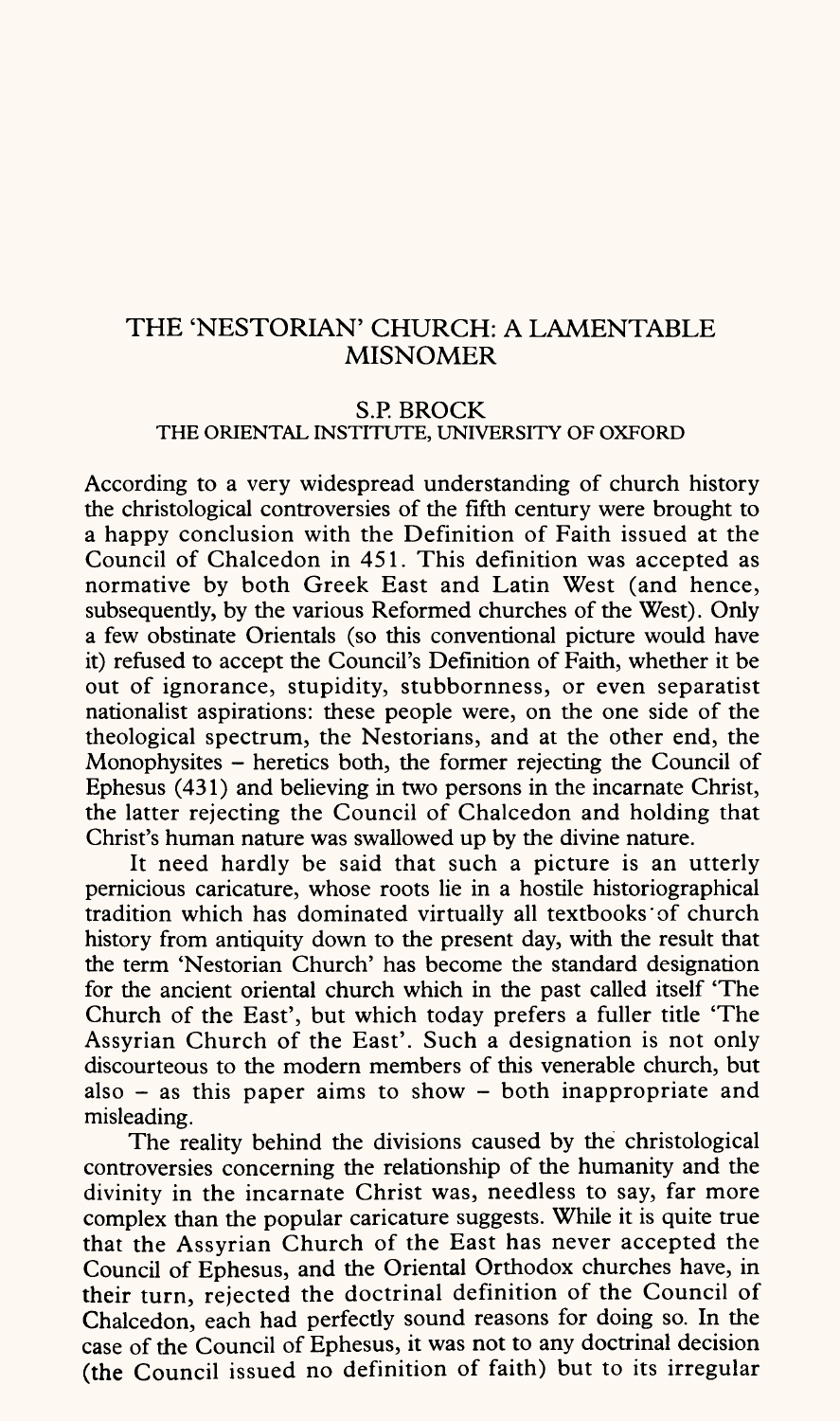procedure to which the Church of the East has always  $-$  and not without some good reason  $-$  objected.<sup>1</sup> The Council of Chalcedon, too, is seen from a quite different perspective: whereas from the standpoint of what one may call the Latin and Greek church this Council brought about a reconciliation between the Antiochene and Alexandrian traditions of christology and the conclusion of the christological controversy, from an Eastern Mediterranean perspective, Chalcedon was certainly not experienced at putting an end to controversy: rather, it was the cause of much further controversy which continued on till the seventh century, when the Arab conquests effectively fossilized the different ecclesiastical positions that had emerged, and it is these positions which are still reflected today in the various Christian churches of the Middle East. In particular, the Chalcedonian Definition of Faith, speaking of Christ being incarnate in two natures and constituting one *hypostasis* and one *prosopon*, far from being accepted as a happy medium between two extremes, was seen by many as an unsatisfactory compromise, and one which was illogical to boot, since (many people argued), if one is to speak of two natures, this implies two *hypostaseis,* and if one speaks of one *hypostasis,* this implies one nature. This accusation of illogicality was made against the Chalcedonian Definition of Faith, not only by theologians of the Oriental Orthodox tradition of Alexandrine christology such as Severus of Antioch, but also by theologians of the Church of the East, such as the catholicos Iso'yahb H (628-46), who remarks as follows: 2

Although those who gathered at the Synod of Chalcedon were clothed with the intention of restoring the faith, yet they too slid away from the true faith: owing to their feeble phraseology, wrapped in an obscure meaning, they provided <sup>a</sup> stumbling block to many. Although, in accordance with the opinion of their own minds, they preserved the true faith with the confession of the two natures, yet by their formula of one *qnoma (- hypostasis),* it seems, they tempted weak minds. As an outcome of the affair a contradiction occurred, for with the formula 'one *qnoma*  they corrupted the confession of 'two natures'; while with the 'two natures' they rebuked and refuted the 'one *qnoma'.* So they found themselves standing at a cross roads, and they wavered and turned aside from the blessed ranks of the orthodox, yet they did not join the assemblies of the heretics; they both pulled down and built up, while lacking a foundation for their feet. On what side we should number them I do not know, for their terminology cannot stand up, as Nature and Scripture testify: for in these, many *qnome* can be found in a single 'nature', but that there should be various 'natures' in a single *qnoma* has never been the case and has not been heard of.

<sup>1</sup> For an interesting study of this council by a metropolitan of the Church of the East, see Mar Aprem, *The Council of Ephesus of 431* (Trichur: Mar Narsai Press, 1978). Particularly relevant in the context of the Church of the East's attitude to this council is A. de Halleux, 'La premiere session du Concile d'Ephese (22 juin 431)', *Ephemerides Theologicae Lovanienses,* 59 (1993), 48-87.

<sup>2</sup>L.R.M. Sako, *Lettre christologique du patriarche syro-orienlal lio'yahb II de Gdala*  (Rome, 1983), 42 (Syr.), 146-7 (trans.).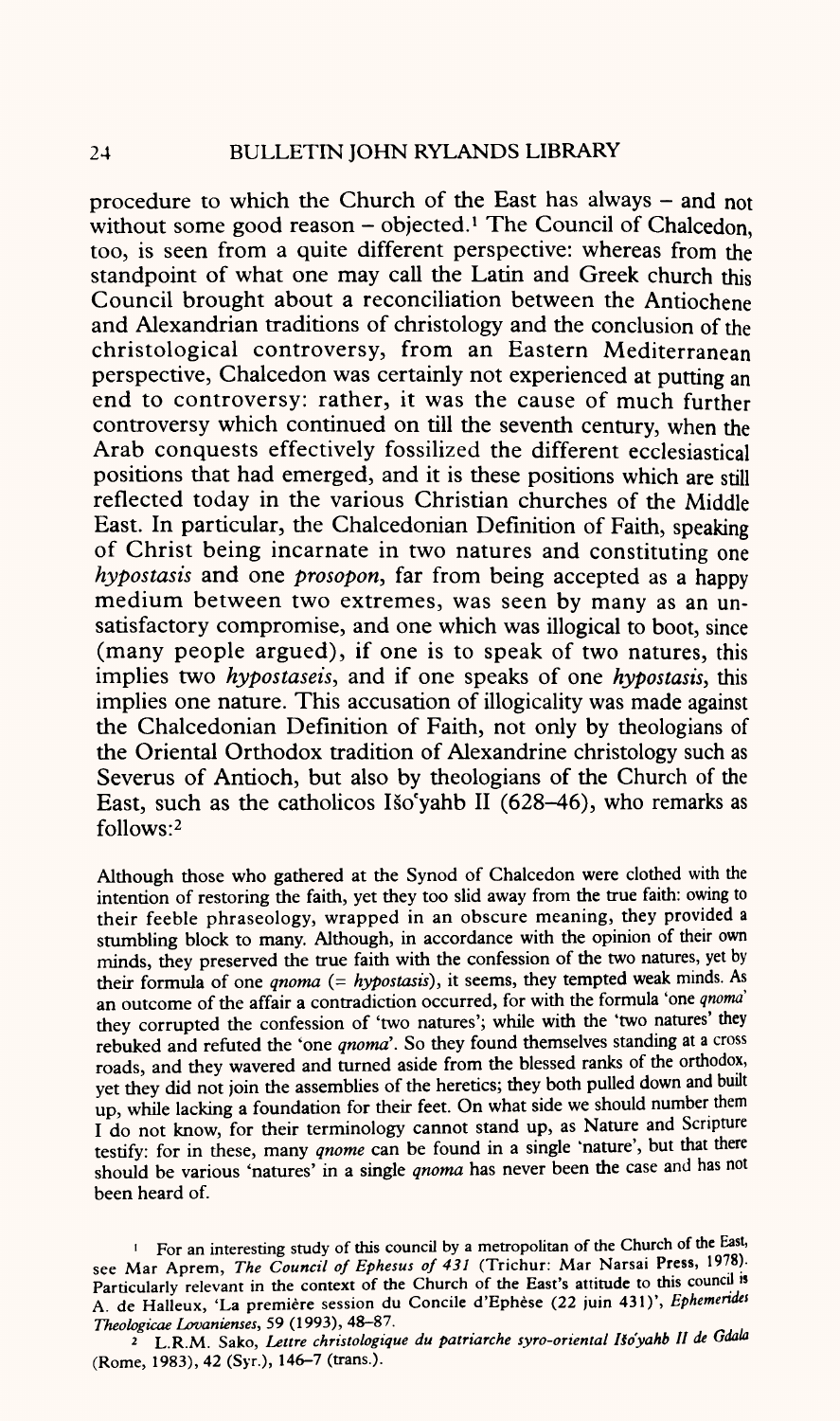By the time that Iso'yahb II was writing the Church of the East had for the most part adopted the formula of two natures and two *qnome,* but one *prosopon,* in the incarnate Christ, though (as we shall see below) *qnoma* there has rather a different sense from its translation equivalent in Greek, *hypostasis.* But our immediate concern here is the point that Iso'yahb is making concerning the illogicality of the Chalcedonian Definition: if you speak of two natures, this necessarily implies two *qnome.* At the other end of the christological spectrum Severus makes the same sort of point, but taking as his starting point the one *hypostasis:* if you speak of one *hypostasis,* this implies one nature.3 As will become apparent below, there were different understandings, not only of the term *qnoma,* but also of the term 'nature' (Greek *physis,* Syriac *kyana).*

Another point that one needs to remember when dealing with the history of the church in the fifth and sixth centuries is that at this period the term 'ecumenical council' meant, not a 'universal' council, but one which took place within the *oikoumene* of the Roman Empire. Thus an 'ecumenical council' was of no direct concern to the Christian Church  $-$  the Church of the East  $-$  in the Persian Empire (approximately modern Iraq and Iran), unless that church subsequently decided to recognize it (as indeed happened in the case of the Council of Nicaea eighty-five years after the Council had sat).

In order to gain a better understanding of the doctrinal position of all the non-Chalcedonian churches, then, it is essential to get rid of over-simplistic conceptual models of church history. The threefold picture of heretical Nestorian, orthodox Chalcedon, and heretical Monophysite is one such unfortunate model. Instead, it might be suggested that we replace it with a sevenfold model (see Table), where we have the range of opinion in the two hundred-odd years following the Council of Chalcedon better represented, running from one end of the christological spectrum to the other.

In the following table the christological spectrum is depicted horizontally, running from the Antiochene pole, with its emphasis on duality, resulting from a keen desire to maintain the transcendance of the divinity and a soteriology based on the assumed humanity in Christ, to the opposite, Alexandrine, pole with its emphasis on unity, and the desire to stress the full reality of the incarnation. Seven individual positions are specifically identified, with the two middle ones (nos 3 and 4) representing the standpoint of the Chalcedonian Definition of Faith. At the Antiochene end of the spectrum it is important to distinguish positions 1 and 2, above

<sup>3</sup> J. Lebon, *Seven Antiocheni orationes ad Nephalium* (CSCO 119 (Syr. 64), 1949), 16: 'It is obvious to all who have just a modicum of training in the teachings of true religion that it is contradictory to speak of two natures with reference to the one Christ, he being one *hypostasis.*  For whenever one speaks of one *hypostasis,* one must necessarily also speak of one nature'.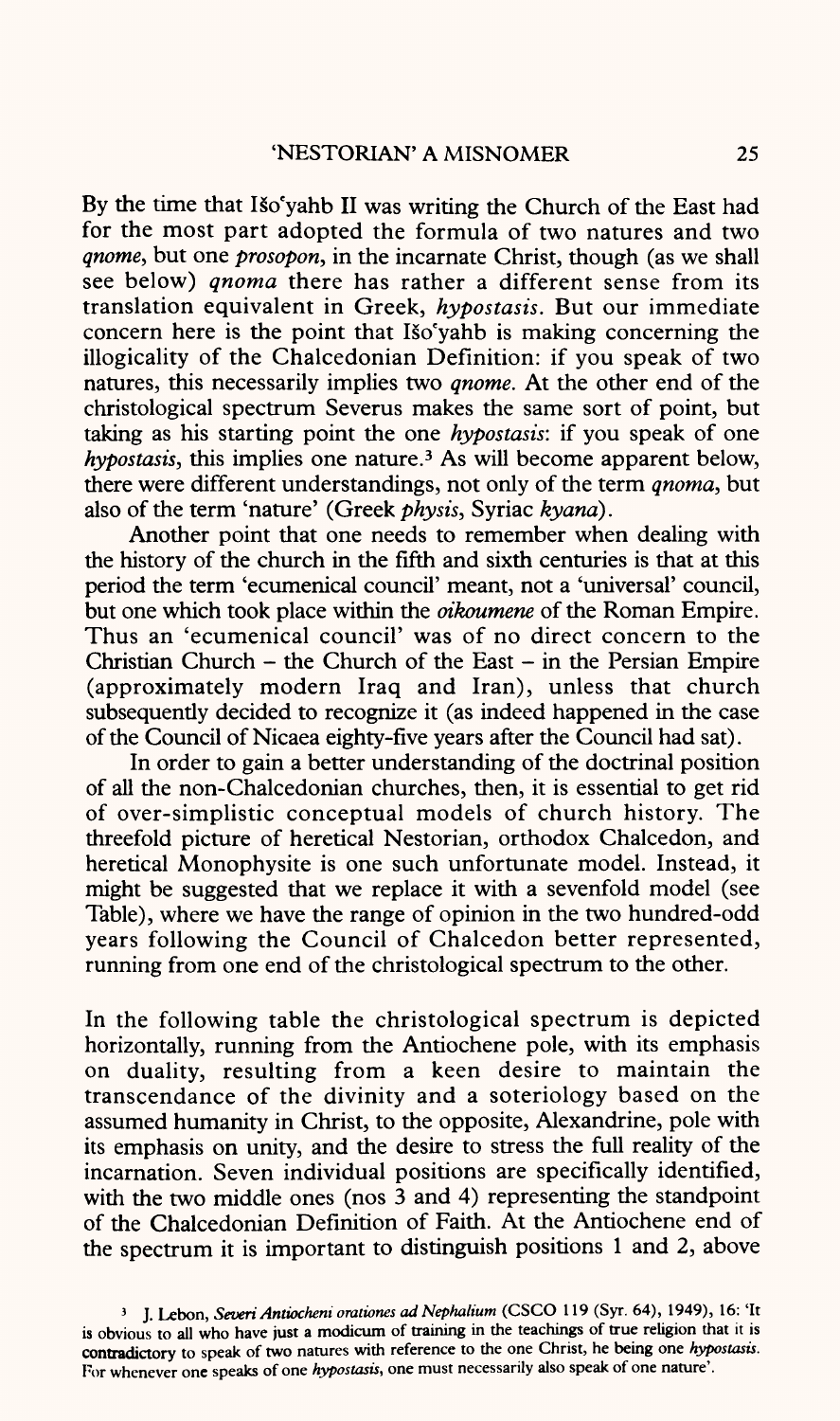all in view of the uncertainty surrounding Nestorius's real position. At the other end of the spectrum it is absolutely essential to distinguish position 6 (that of the Oriental Orthodox churches today) from position 7 (that of Eutyches, a position consistently condemned from the very beginning by the Oriental Orthodox); since the traditional designation 'Monophysite', covering both, obscures this distinction (and all too frequently leads to misrepresentation of the Oriental Orthodox position<sup>4</sup>), it is important to employ a different term: for this purpose the term 'henophysite' (by analogy with 'henotheism') has been employed (purists might prefer 'miaphysite').

Read downwards from the top, the Table proceeds chronologically, with the names of the main proponents of the different positions. In the lower half of the table an indication is given of which key formulae are acceptable to which positions; from this it will become at once obvious that, if the formula 'Christ is consubstantial with us as well as with the Father' is taken as the criterion of orthodox christology, then only the position of Eutyches is unacceptable.

#### *Terminology*

As has already been indicated, one of the reasons for difference of opinion on christology lay in the different understandings given to certain of the key terms. Here three specific points are worth making in connection with the technical terminology employed in the course of these christological controversies:

1. The Chalcedonian Definition is expressed in terms typical of the Greek theological agenda of the time, whose key terms, featuring at the centre of the disputes, were 'nature', 'hypostasis' and 'person' (or *'prosopon').* In this connection, we should at once observe that these terms are in fact not particularly common in the various statements of faith put out by the Church of the East in the series of synods held from the late fifth to the early seventh century:<sup>5</sup> native Syriac writers, unless they were writing polemical

<sup>5</sup>Edited with French translation by J.B. Chabot, *Synodicon Orientale* (Paris: Imprimerie Nationale, 1902); there is an English translation of the relevant doctrinal statements in my 'The christology of the Church of the East in the Synods of the fifth to early seventh centuries: preliminary considerations and materials', *Aksum-Thyateira: a Festschrift for Archbishop Methodios,* ed. G. Dragas (London/Athens: Thyateira House, 1985), 125-42, reprinted in my *Studies in Syriac Christianity* (Aldershot: Variorum, 1992), ch. XII.

See, for example, the complaint by V.C. Samuel, a distinguished theologian of the Indian Orthodox Church, concerning the article on Monophysites in the 1958 edition of the *Oxford dictionary of the Christian church:* 'what is noted in this article is obviously not the teaching of the church tradition that rejected the Council of Chalcedon. It is the imagination of the writer, which the editorial board of the reputed repository of the best English scholarship in church history rather callously approved'. The quotation comes from his 'The christological controversy and the division of the church', in *Orthodox identity in India: essays in honour of V.C. Samuel,* ed. M.K. Kuriakose (Bangalore: Union Theological College, 1988), 130. (The article in question will appear in a very different (and one hopes, more acceptable) form in the forthcoming third edition of this *Dictionary,* ed. E.A. Livingstone.)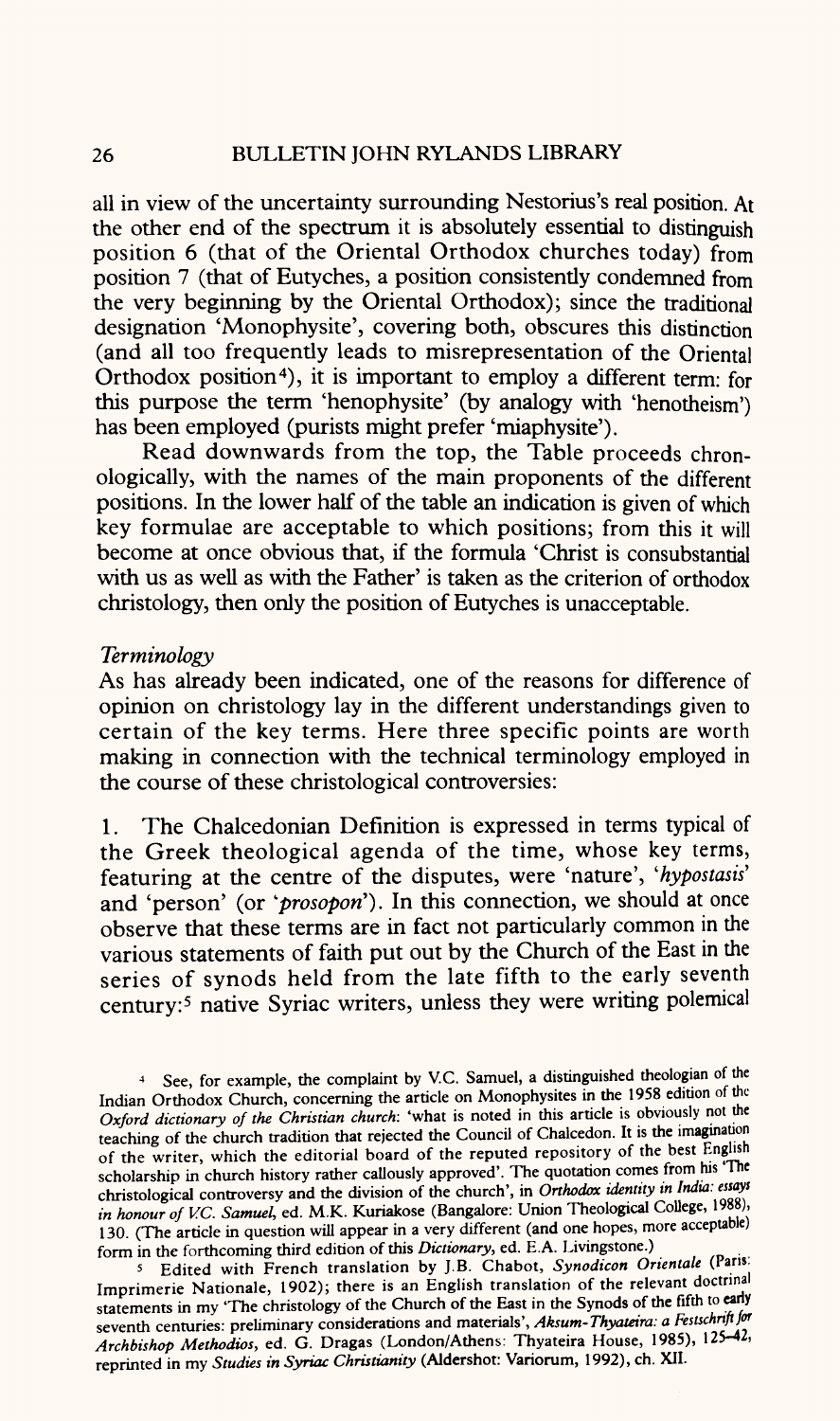

# ESTORIAN' A MISNOME

**NJ**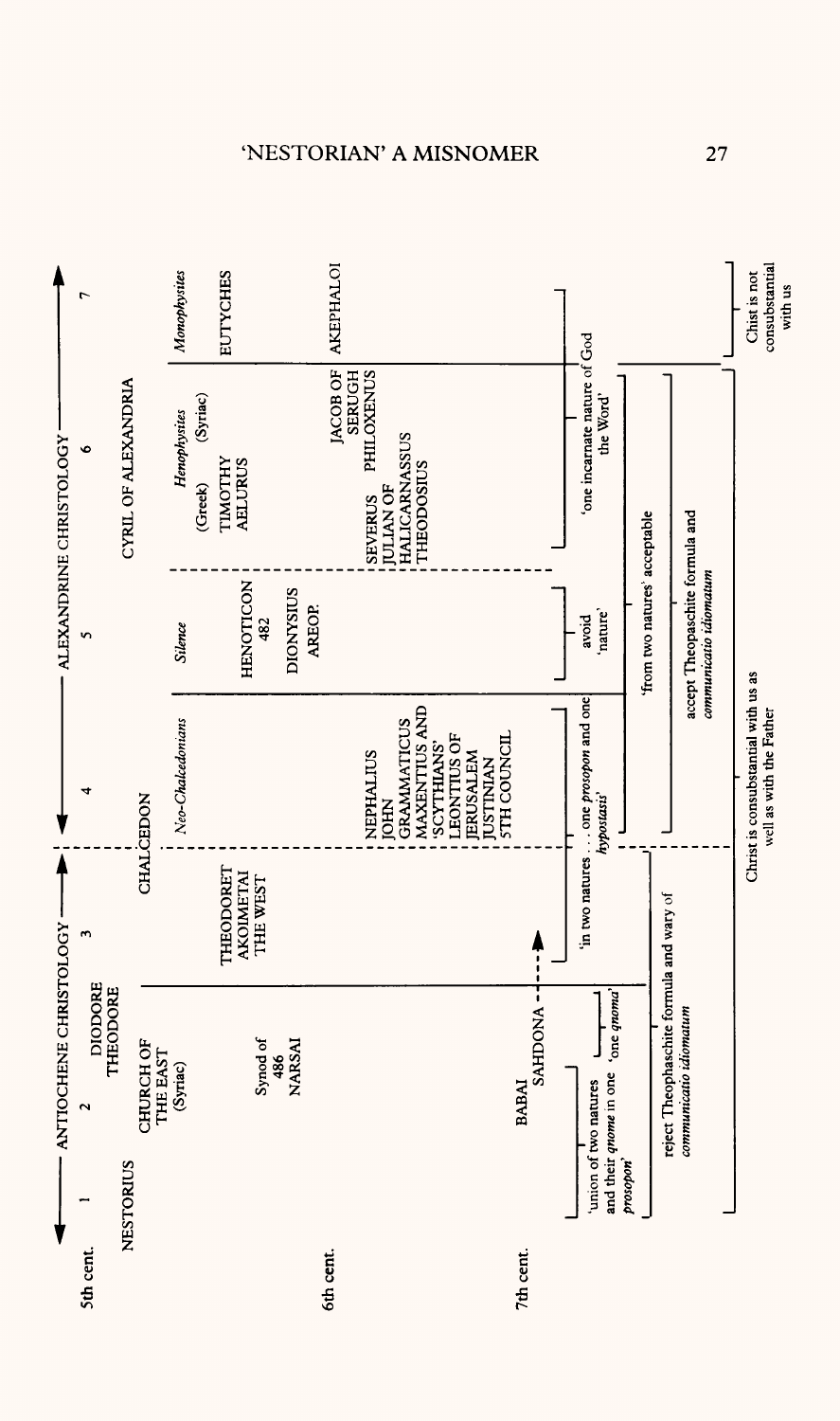treatises, preferred to express the relationship between the divinity and the humanity in the incarnate Christ using different terms. This fact alone suggests that it is inappropriate to restrict any definition of orthodoxy to the terminology used in the Chalcedonian Definition.

2. Even where the three Greek terms (or their Syriac equivalents) are used, different people understood them in different ways. Thus, for example, to the Church of the East, the term *kyana,* or 'nature' (corresponding to Greek *physis),* was understood as being close in meaning to *ousia*, or 'essence'.<sup>6</sup> To the Henophysites, however, *<sup>p</sup>hysis* was regarded as being closer in meaning to *hypostasis.* This difference of understanding of course had important implications for the way in which the terms were used in christological statements.

3. Related to this second point is a third. The Greek term *hypostasis* is represented in Syriac by the word *qnoma,* which has <sup>a</sup> much wider range of meanings than the Greek has. When the Church of the East uses *qnoma* in connection with 'nature' it usually speaks of 'the two natures and their *qnomas\* where *qnoma*  means something like 'individual manifestation': a *gnoma* is an individual instance or example of a *kyana* (which is understood as always abstract), but this individual manifestation is not necessarily a self-existent instance of a *kyana.* Thus, when the Church of the East speaks of two *gnome* in the incarnate Christ, this does not have the same sense as two *hypostaseis,* where *hypostasis* does have the sense of self-existence. Unfortunately some European translators have confused the issue even more by perniciously rendering *qnoma* as 'person', as if the underlying term was *parsopa* (i.e. Greek *prosopori),* thus implying that the Church of the East believed that there were two persons in Christ, in other words the classic definition of 'Nestorianism'. (Whether or not Nestorius actually taught this, however, is disputed, and even if he did, then what he really meant by this terminology is far from clear). 7

### *How Relevant is Nestorius?*

The Church of the East undoubtedly lies at the Antiochene end of the christological spectrum, but that does not make it Nestorian - just as Pope Leo's allocation of Christ's different actions to, now his divine, now his human nature, does not make him into a Nestorian either, even though that is what his theological opponents called him. Just as in politics today a rightwing politician might try to smear his socialist opponent by

**<sup>6</sup> See, for example, my "The christology of the Church of the East', 130-1.**

**<sup>7</sup> See, above all, A. de Halleux, 'Nestorius, histoire et doctrine',** *Irenikon,* **56 (1993), 38-51, 163-77, and the literature cited there.**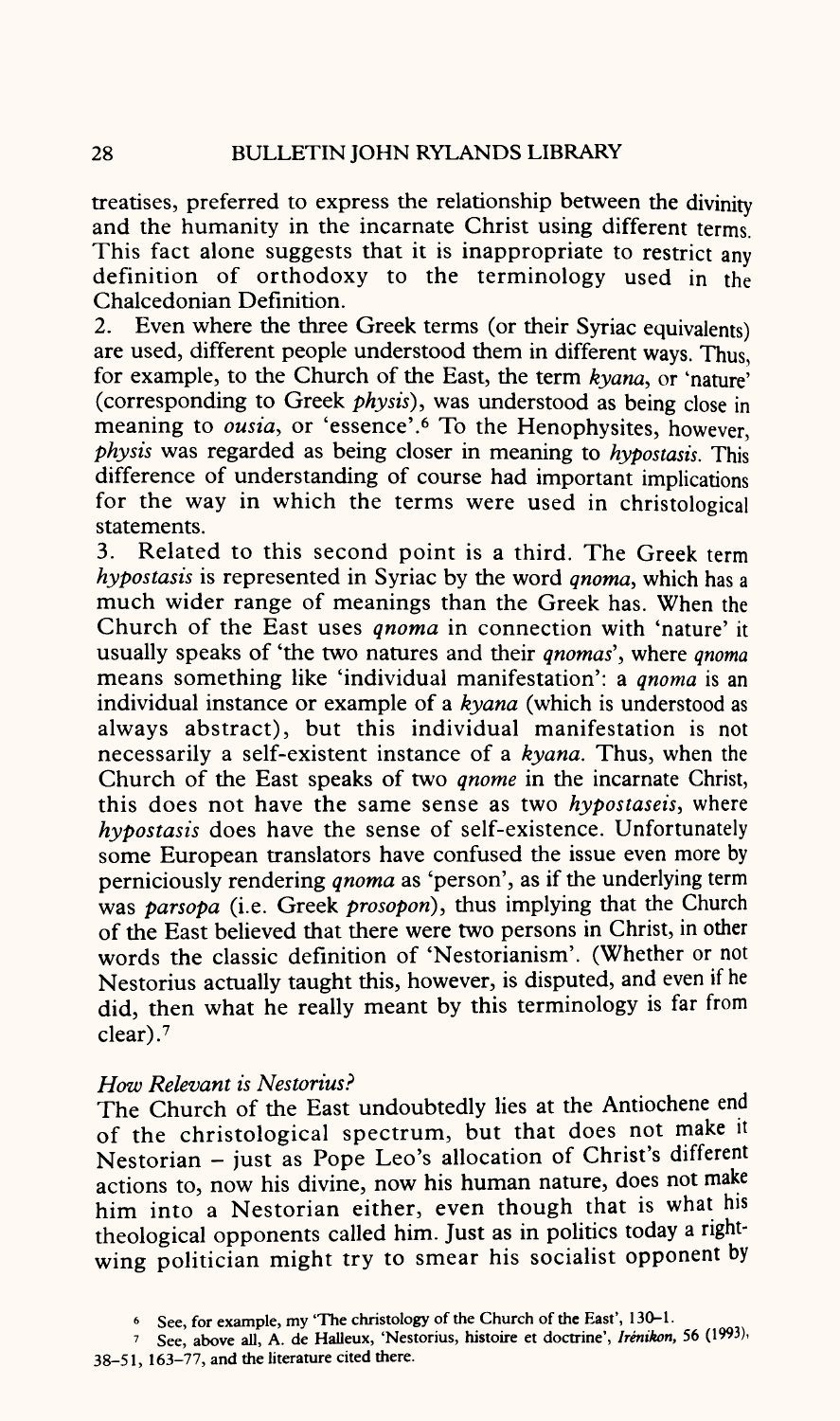calling him a communist, so in the religious polemics of the fifth and sixth centuries one side would try to put the other side into disrepute by calling it by the name of someone, or some party, that had already been publically condemned as heretical. Since Nestorius had been condemned at the Council of Ephesus in 431, 'Nestorian' was a convenient dirty word with which to tar any of one's theological opponents who followed the Antiochene christological tradition.

If one looks at the writers of the Church of the East in the period of the christological controversies, however, one will find that the Greek theologian they regularly hold in high respect is not Nestorius, but an older contemporary of Nestorius, namely Theodore of Mopsuestia, who died in 428, before the Council of Ephesus. It is Theodore's christological language, as well as his approach to biblical exegesis, which had a profound influence on the theology of the Church of the East. Indeed, if one wanted to characterize the Church of the East in this way, it would be much more appropriate to call it 'Theodoran', rather than 'Nestorian'.8

What, then, is the attitude of the Church of the East to Nestorius? In the first place it is very significant that, in the course of the eight synods held by the Church of the East between 486 and 612 the name of Nestorius never once occurs, whereas Theodore is on several occasions held up as an authority on doctrinal matters and as <sup>a</sup>model for orthodox belief. This is not, of course, to deny that Nestorius is not held in respect by the Church of the East, as one of the three 'Greek Doctors', who are commemorated in the liturgical Calendar (the other two being Diodore and Theodore). The earliest reference to this trio comes in a verse homily, specifically on the Three Doctors, by the poet-theologian Narsai,<sup>9</sup> who died *c.* 500. This homily is in fact highly instructive, for, while it is clear that Narsai had a good knowledge of Diodore's and (especially) Theodore's teaching (available to him in Syriac translations), what he has to say about Nestorius is very vague and generalized: clearly Narsai had no real knowledge of Nestorius's teaching, and Nestorius simply features in the homily as <sup>a</sup>martyr for the Antiochene christological tradition who had been hounded into exile by the 'Egyptian Pharoah', in other words, Cyril of Alexandria, the protagonist of the opposite theological camp.

It will have been this same understanding of Nestorius's role

<sup>8</sup> Similarly W. Macomber, 'The christology of the Synod of Seleucia-Ctesiphon A.D. 486', *Orientalia Christiana Periodica,* 24 (1958), 142-54; especially 143 n. 4 ('The Church of Persia and its christology might more accurately be called Mopsuestian').

<sup>9</sup> Edited with French translation by F. Martin, 'Homelie de Narses sur les trois docteurs nestoriens', *Journal Asiatique,* ix. 14 (1899), 446-92 (text), and ix. 15 (1900), 469-525. See also K. McVey, 'The *memra* of Narsai on the three Nestorian doctors as an example of forensic rhetoric', /// *Symposium Syriacum,* ed. R. Lavenant (Orientalia Christiana Analecta 221; Rome, 1983), 87-96.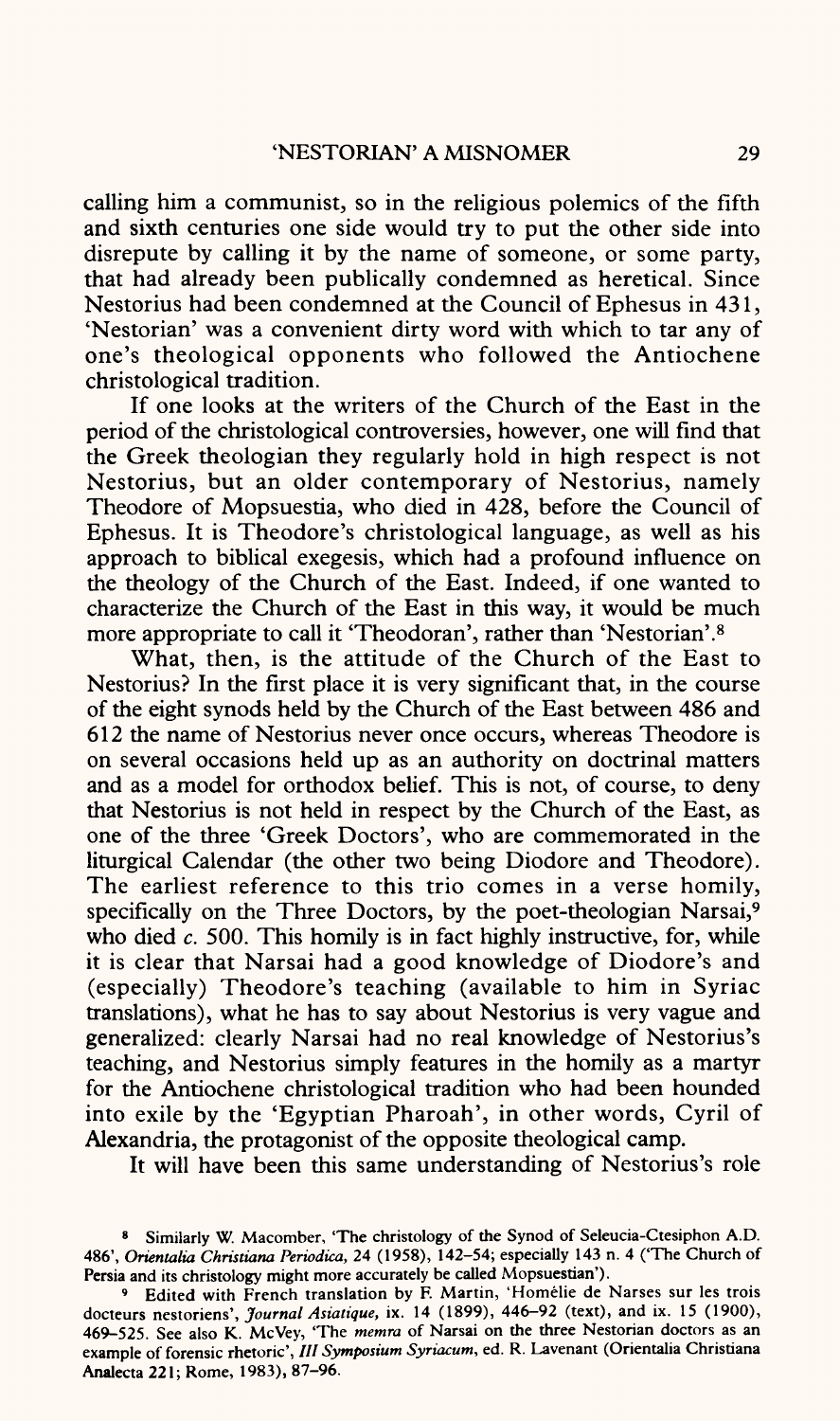that led to his name being attached to one of the three eucharistic anaphoras in use in the Church of the East (the other two being attributed to the apostles Addai and Mari, and to Theodore of Mopsuestia).

There is indeed one work of Nestorius which survives in Syriac translation, commonly known as the 'Bazaar of Heracleides'. 10 Significantly, however, this is in the form of an apologia, written while Nestorius was in exile, claiming that his views were really much the same as the views of those who opposed Eutyches. Furthermore, the work was only translated into Syriac in 539-40, half a century after the two late fifth-century synods<sup>11</sup> at which the Church of the East is commonly said to have adopted 'Nestorianism'!<sup>12</sup>

It is in fact essential to recognize that the name 'Nestorius' conjures up totally different connotations to different parties: to mainstream Christian tradition Nestorius is essentially a theologian who pressed the duality in Christ to unacceptable lengths, while to the Church of the East he is primarily seen as a martyr of the Antiochene christological cause, whose exact theological position was not a matter of concern seeing that his works, with one exception, were not translated into Syriac. What needs to be realized is that these two radically different perceptions of Nestorius have given rise to different perceptions of where the Church of the East differs doctrinally from the rest of the Christian churches: thus, while the latter see the question of Nestorius's christology, and its interpretation, as <sup>a</sup>central issue, to the Church of the East this is largely irrelevant, and a red herring as far as ecumenical dialogue is concerned.<sup>13</sup>

### *Mary, Bearer of Christ, not Theotokos*

When, towards the end of the nineteenth century, the Chaldean priest Paul Bedjan edited the printed edition of the *Hudra,* or Breviary, for use in the Chaldean Church, he introduced the term *yaldat allaha,*  'bearer of God' (Theotokos), on many occasions, against the usage of the Church of the East which does not employ this term. Although the tide 'Theotokos' for Mary can be traced back to the third century, it never gained wide currency till well on in the fifth century; indeed it

<sup>10</sup>According to L. Abramowski the *Liber Heracleidis* consists of two separate works, <sup>a</sup> second apologia by Nestorius himself, written near the end of his life, and a work by a later author whom she designates as Pseudo-Nestorius: see her *Untersuchungen zum Liber Heracluto des Nestorius* (CSCO 242 (Subsidia 22), 1963). It should be noted that the English translation by G.R. Driver and L. Hodgson, *The Bazaar of Heracleides* (Oxford: Clarendon Press, 1925) is not always very satisfactory (see the review by R.H. Connolly in *Journal of Theological Studies,* O.S. 27 (1926), 191-200; the French translation by F. Nau, *Le livre d'Heraclide de Damas* (Paris: Letouzey, 1910) is more reliable.

Thus specifically W. de Vries, 'Die syrisch-nestorianische Haltung zu Chalkedon', *Das Konzil van Chalkedon,* I (Wurzburg: Echter Verlag, 1951), 603: 'Das offizielle Annahme des Nestorianismus durch die persische Kirche geschah auf der Synode von Seleukia des Jahres 486'.

13 This became clear at a Consultation on the christology of the Church of the East held in June 1994, organized by the Stiftung Pro Oriente, Vienna.

<sup>1</sup>In 484 and 486; only the acts of the latter are preserved.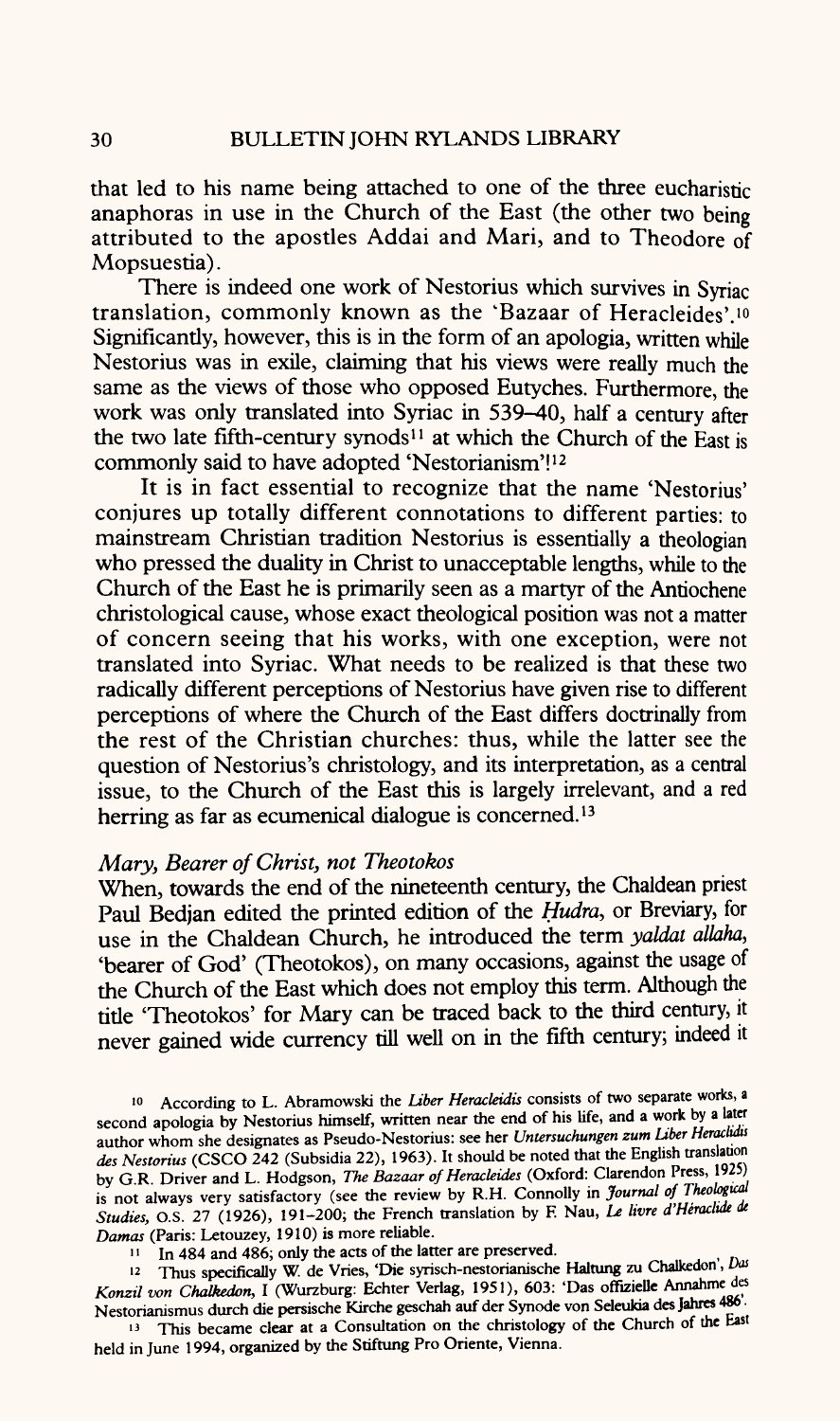was Nestorius's famous sermon in Constantinople in 429, rejecting it in favour of 'Christotokos', that made the term a bone of contention, and one to be adopted by his enemies. It is often assumed that the absence of the term *yaldat allaha* (i.e. Theotokos) from the liturgical tradition of the Church of the East was directly due to the influence of Nestorius. This, however, grossly oversimplifies the matter, and overlooks the fact that the Church of the East, across the borders from the Roman Empire, will already have developed the basic elements of its own liturgical usage as far as epithets for Mary are concerned; 14 furthermore, since the term Theotokos did not become widespread in the Roman Empire until after the christological controversies had go<sup>t</sup> under way, it is hardly surprising that the Church of the East never adopted a term that had quickly become a hall-mark of their theological opponents. It is also important to observe that to call Mary *yaldat allaha* would be completely out of harmony with the Antiochene understanding of how salvation for humanity was effected in the person of Christ. Since this understanding focuses on the humanity of Christ, the *homo assumptus,* which is raised to glory as <sup>a</sup>pledge of the salvation of all humanity, it would have obscured the whole thrust of this view of soteriology had the term *yaldat allaha* ever been adopted.

This understanding of soteriology is, of course, entirely different from that of the Alexandrine position, for there the emphasis is laid on the full reality of the incarnation, of the 'descent' of the divinity into the human condition, seeing that 'what is not assumed is not saved'. These two different conceptual models for the way in which salvation is effected are intimately linked with the two different christological positions, the one with its emphasis on maintaining the distinction between the divinity and the humanity, and the other with its concern to stress their union in one *physis*  (understood in the sense of *hypostasis).* The Church of the East's understanding is nicely brought out in a very striking image that occurs a number of times in its liturgical texts. Thus God the Word is spoken of as 'having lowered himself to humility in order to raise up our fallen state to the exalted rank of his divinity, and in the person of the "hostage" he took from us (i.e. his humanity), he associated us in the glory of his majesty'. 15 (One should remember, of course, that 'hostage' is used in the older sense of the word, that is, someone who is given as a surety  $-$  rather than, who has been seized by violence, as the term has generally come to imply today.)

<sup>14</sup> Ephrem's rich collection of honorific tides for Mary will also have been familiar. One need only consult the liturgical books of the Church of the East for the 'Commemoration of the Blessed Mary', on the first or second Friday after Christmas, to see that the Church of the East is certainly not the proto-Protestant body that some Protestant missionaries of the pas<sup>t</sup> have tried to make it out to be.

<sup>15</sup> See my 'Christ "The Hostage": a theme in the East Syriac liturgical tradition and its origins', *Logos. Festschrift fur Luise Abramowski,* eds H.C. Brennecke, E.L. Grasmuck, C. Markschies (Beihefte zur *Zeitschrift fur die neutestamentiche Wissenschaft* 67, 1993), 472-85 (the quotation will be found on p. 485).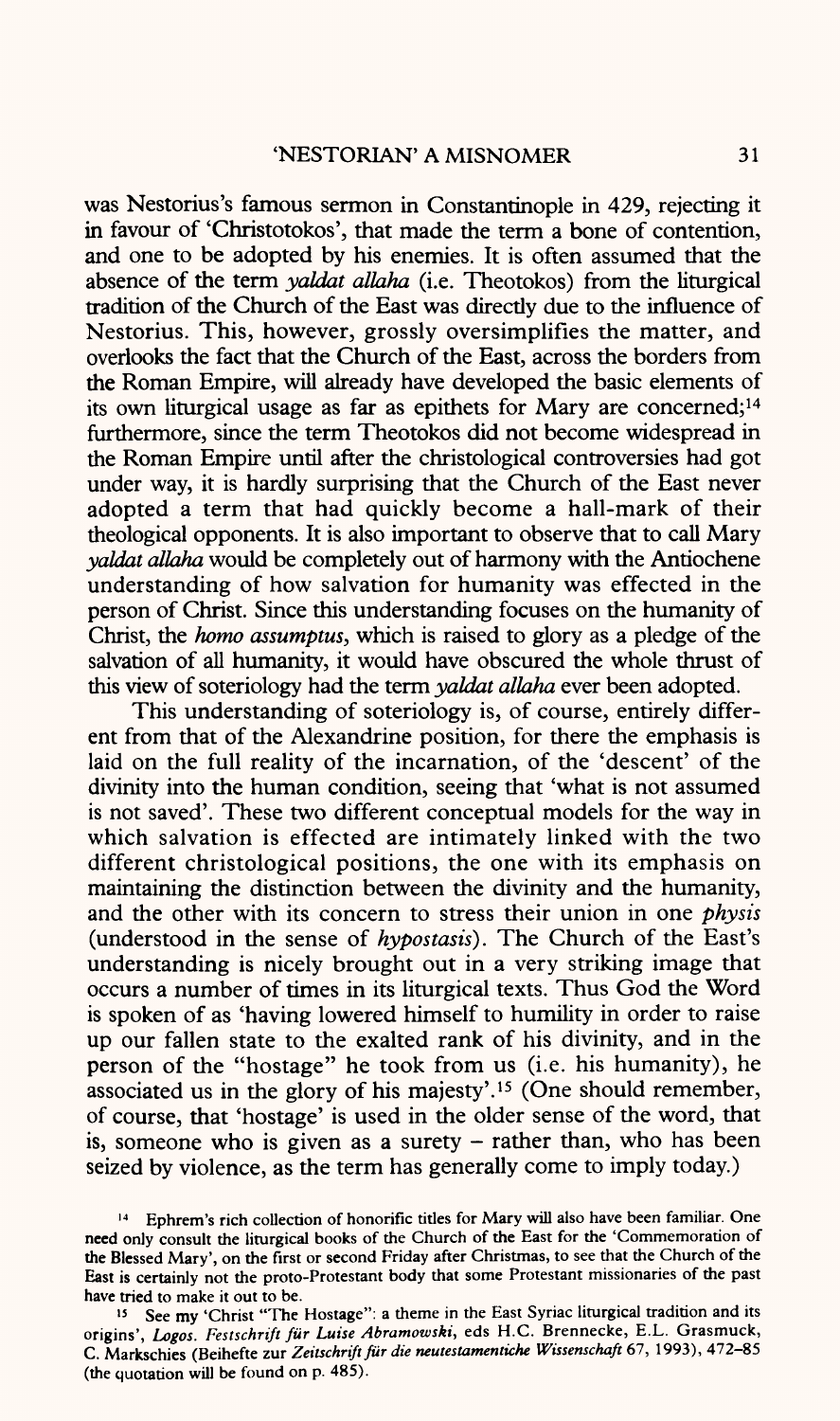### *A Glance at the Early History of the Church of the East*

At this point, it will be helpful to glance at the early development of the Church of the East from a diachronic perspective, since the beginnings of this church of course go back long before either Theodore or Nestorius was born.

If one reads Eusebius's *Ecclesiastical history -* our prime source for all pre-Constantinian church history - one will find nothing about the Church of the East. This was, however, not because the Church of the East did not yet exist, only to come into being as a result of the fifth-century christological controversies. Rather, it was because Eusebius was only interested in the history of the church within the bounds of the Roman Empire; accordingly the Church of the East, situated beyond the Empire's eastern borders, in the Persian Empire,' fell quite outside his interests. It is unfortunate that a great many subsequent church historians, right up to the present day, have followed Eusebius's example in this and so likewise pay no attention to the history of the early church outside the Roman Empire. 16

Although the origins of the church in what is now Iraq and Iran are shrouded in obscurity, it is probable that Christianity was already quite well established in certain localities by the end of the second century. 17 In the late third century Christians are listed among the religious groups whom the Zoroastrian zealot Kartir claimed (in an inscription) to have suppressed. 18 It is, however, only in the fourth century that we begin to have any extensive writings in Syriac from the Church of the East, notably the *Demonstrations* of Aphrahat, 19 from the middle of the century, and the *Liber graduum,20* perhaps from the end. The mid-fourth century also saw periods of intense persecution of Christians within the Sasanian Empire, and the martyr

16 For this point see my 'Christians in the Sasanian Empire: <sup>a</sup>case of divided loyalties', *Studies in Church History,* 18 (1982), 1-19, reprinted in my *Syriac perspectives on late antiquity*  (London: Variorum, 1984), ch. VI, esp. 1-2. Particularly welcome, in the light of this, is the recent appearance of S.H. Moffett, *A history of Christianity in Asia.* I, *Beginnings to 1500* (San Francisco: Harper Collins, 1992).

17 For the earliest period, see M.-L.Chaumont, *La christianisation de I'empire iranien des origines aux grandes persecutions du IVe siecle* (CSCO 499 (Subsidia 80), 1988). For the subsequent history up to the seventh century J. Labourt, *Le christianisme dans I'empire perse*  (Paris: Lecoffre, 1904) remains fundamental, though now it needs to be supplemented by J.-M. Fiey, *Jalons pour une histoire de I'Eglise en Iraq* (CSCO 310 (Subsidia 36), 1970). Reasonably good accounts in English are to be found in W.A. Wigram, An introduction to the *history of the Assyrian church* (London: SPCK, 1910) and W.G. Young, *Patriarch, Shah and Caliph* (Rawalpindi: Christian Study Centre, 1974). For the late fifth century, see S. Gero, *Barsauma ofNisibis and Persian Christianity in the fifth century* (CSCO 426 (Subsidia 63), 1981).

<sup>18</sup> There are two terms which evidently refer to two different Christian groups; for their interpretation, see my 'Christians in the Sasanian Empire', 6.

19 For Aphrahat's christology there is now <sup>a</sup>good monograph by P. Bruns, *Das Christusbild Aphrahats des Persischen Weises* (Bonn: Borengasser, 1990); from a different perspective, see also W. Petersen, 'The christology of Aphrahat, the Persian Sage: an excursus on the 17th Demonstration', *Vigiliae Christianae,* 46 (1992), 241-56.

20 See especially L. Wickham, 'Teachings about God and Christ in the Liber graduum *Logos. Festschrift fur Luise Abramowski* (n. 15 above), 486-98.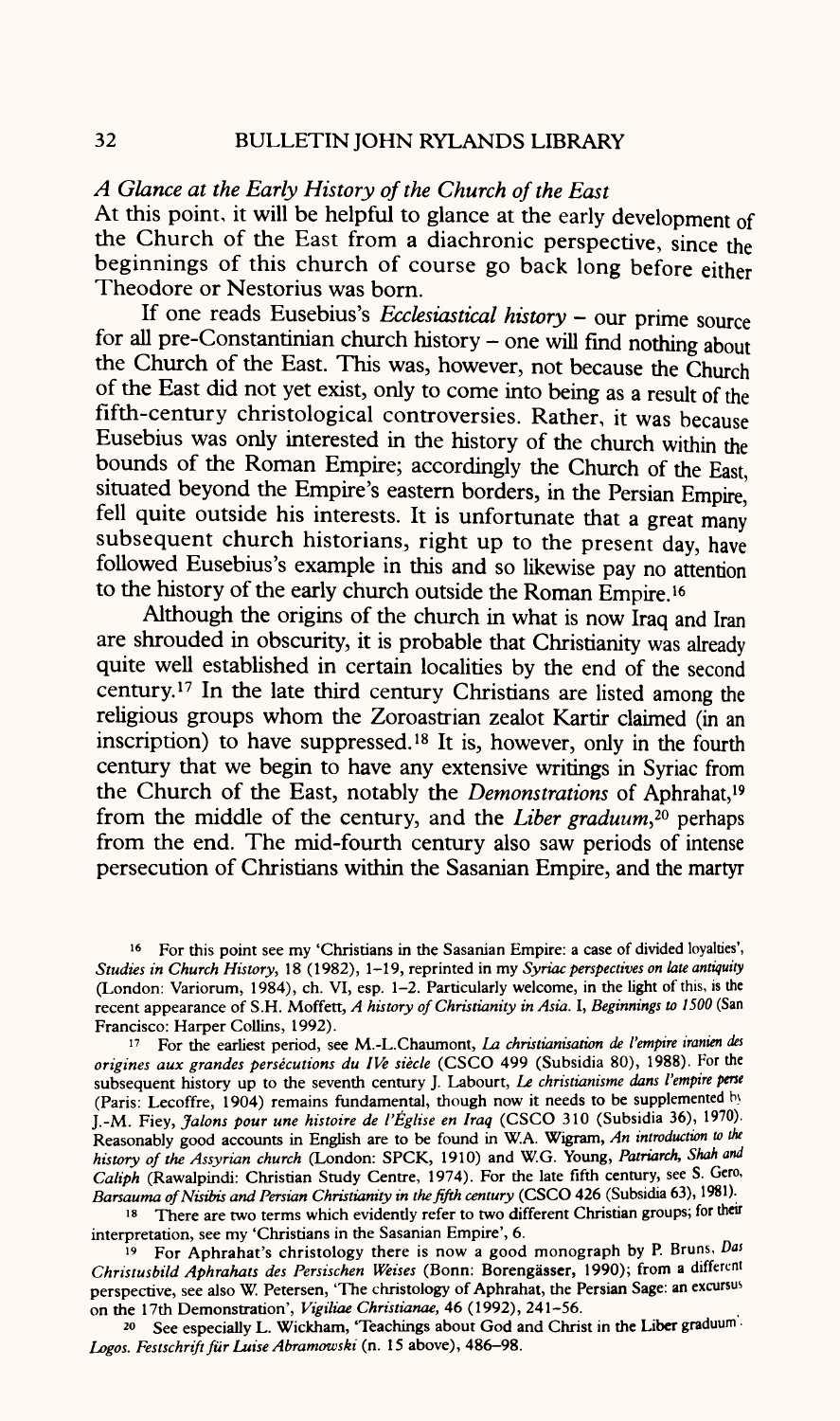literature<sup>21</sup> that subsequently grew up to honour the victims of  $\tilde{S}$ apur II's actions indicates that by this time there was a fairly extensive Christian presence both in towns and in villages. Theological writing from this period reveals a number of distinctive features, and as ye<sup>t</sup> there seems to be little literary contact between Christians across the borders of the two empires. Indicative of this isolation of the Christian church in Persia is the fact, already alluded to, that it was not until <sup>a</sup> synod held in 410 that the canons of the Council of Nicaea were formally accepted by the Church of the East.22

In the fifth century, however, the situation began to change, resulting in much more interaction between Christians on either side of the border. Particularly important from the point of view of doctrinal development was the influence of the great theological school of Edessa. Although Edessa was within the Roman Empire, its school evidently attracted so many students from the Persian Empire that it came to be called 'the Persian School'. This Persian School in Edessa took a strictly Antiochene line on christology, and it was there, in the 430s, that many of Theodore of Mopsuestia's works were translated into Syriac. Later in the century, in the aftermath of the Council of Chalcedon, the emperor Zeno finally (in 489) decided to close the School of the Persians, as a dangerous hotbed for strictly dyophysite christology. The result of this closure was that the teachers of the School moved across the border to Nisibis, just inside the Persian Empire. It was through the prestige and influence of this theological school in Nisibis 23 that Theodore's works and teaching became known in the Church of the East, evidently already beginning to become normative from the end of the fifth century onwards. Certainly, for the most important theologian of the Church of the East, Babai the Great (who died in  $628$ ),<sup>24</sup> it was Theodore who served as the norm for orthodoxy, in much the same way that  $-$  at the other end of the christological spectrum - Cyril of Alexandria's teaching served as the norm for Severus of Antioch.

Given that, in the course of the sixth century, the Byzantine church moved away from the Antiochene pole of the Chalcedonian compromise, and that it actually condemned Theodore and his writings at the Fifth Council in 553, it was not surprising that the

*22 Synodicon,* 253-75 (the Council of Nicaea is specifically mentioned on p. 259).

23 For the School of Nisibis, see A. Voobus, *A history of the School of Nisibis* (CSCO 266 (Subsidia 26), 1965).

24 Of particular interest is a monograph on Babai by a scholar of the Syro-Malankara Church in India, G. Chediath, *The christology of Mar Babai the Great* (Kottayam: Oriental Institute of **Religious** Studies, 1982).

<sup>&</sup>lt;sup>21</sup> Best known are the two accounts of the martyrdom of the Catholicos Simeon bar Sabba'e, edited with Latin translation by M. Kmosko in *Patrologia Syriaca,* ii (Paris: Firmin-Didot, 1907). The most convenient guide to the scattered materials is P. Devos, 'Les martyrs persans a travers leur actes syriaques', *Atti del Convegno sul Tema La Persia e il Mondo Greco-Romano* (Rome: Accademia dei Lincei, 1966), 213-35. An English translation of the acts of some women martyrs can be found in S. Brock and S. Harvey, *Holy women of the Syrian Orient* (Berkeley: University of California Press, 1987).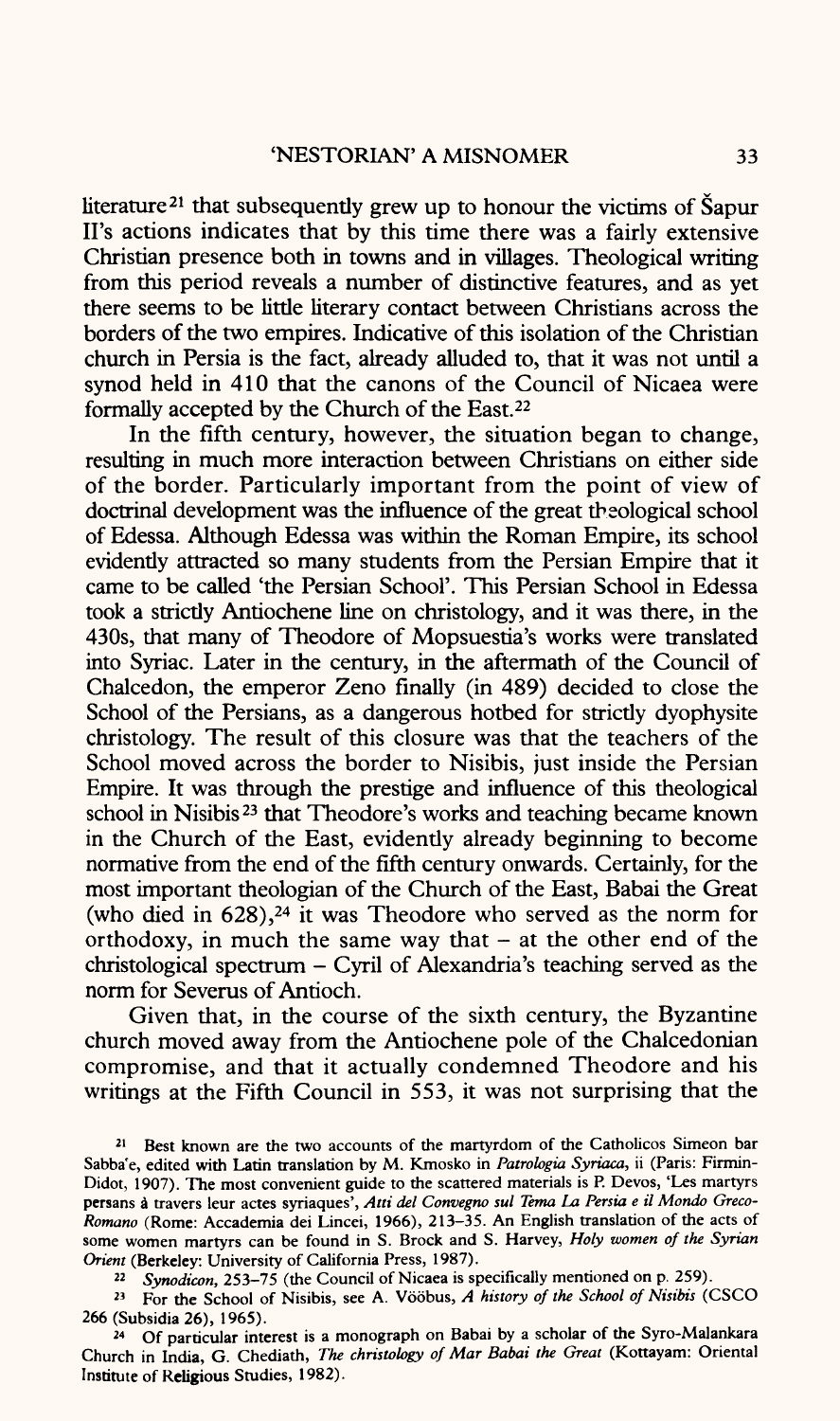few attempts at theological rapprochement with the Church of the East during this period were unsuccessful.25 Then, in the first half of the seventh century, the Arab invasions cut off the Church of the East even more effectively from the Byzantine world than had ever been the case under the late Persian Sasanians.

In the course of its history the Church of the East has regularly been misunderstood by other Christian churches, sometimes wilfully, sometimes through ignorance. Today, at a time in history when large numbers of Middle Eastern Christians have emigrated to Europe, the Americas and Australia, the Assyrian Church of the East, despite its small size, nevertheless has communities of its people scattered all over the globe;26 there is, consequently, all the greater need for ancient prejudices and misconceptions to be cleared away. In this connection it is essential that we try to look at the christological teaching of the Assyrian Church of the East from its own starting points and perspectives, rather than from those of the Chalcedonian churches, and to understand the key theological terms in the way that this church understands them, rather than imposing on these same terms the meaning that writers in other christological traditions have given them.

In recent ecumenical dialogue the Assyrian Church of the East has been rather marginalized, and dialogue conducted by the Orthodox and Catholic churches with the non-Chalcedonian churches has primarily been concerned with the Oriental Orthodox churches.<sup>27</sup> Recently, however, there have been some welcome initiatives to incorporate the Assyrian Church of the East into the dialogue.28

**25 Justinian held conversations with representatives of the Church of the East perhaps in 562; an account is preserved in a Syriac manuscript of Chalcedonian provenance, edited, with French translation, by A. Guillaumont, 'Justinien et 1'eglise de Perse',** *Dumbarton Oaks Papers,* **23/24 (1969-70), 39-66. A theological concordat was actually very nearly reached in 630, aided - but then finally foiled - by political events; see C. Mango, 'Deux etudes sur Byzance et la Perse Sassanide',** *Travaux et Memoires,* **9 (1985), 105-17.**

**26 See G. Yonan,** *Assyrer heute* **(Hamburg/Wien: Gesellschaft fur bedrohte Volker, 1978), 150-215.**

*<sup>r</sup>***See, for example, J. Madey,** *Ecumenism, ecumenical movement and Eastern churches*  **(Kottayam: Oriental Institute of Religious Studies, 1987), 32-50, 127-129; in an appendix Madey gives the documentation for the various accords reached between the Roman Catholic and Oriental Orthodox churches. For more recent developments between the Eastern and Oriental Orthodox churches, see the communique of the Joint Commission for Theological Dialogue between the Orthodox Church and the Oriental Orthodox churches, reprinted in**  *Sober nost I Eastern Churches Review,* **12 (1990), 78-80, and the following article by W. Taylor, 'Convergence in christology: Amba Bishoi 1990', ibid., 80-4.**

**28 In meetings sponsored the Middle East Council of Churches and in consultations organised by the Stiftung Pro Oriente (Vienna); the papers from the Consultation held in Vienna in June 1994, which include two excellent contributions by Bishop Mar Bawai Soro are now published (see n. 30). A significant development took place when, during the recent visit of the Assyrian Catholicos to Rome, Pope John Paul II and Mar Dinkha signed <sup>a</sup> declaration of common faith (11 November, 1994). Here attention might also be drawn to an excellent account, written from a Greek Orthodox point of view, of the early development of the christology of the Church of the East which can be found in [D.Miller),** *The aieetical homilies of Saint Isaac the Syrian, translated by the Hofy Transfiguration Monastery* **(Boston: Holy Transfiguration Monastery, 1984), 481-541.**